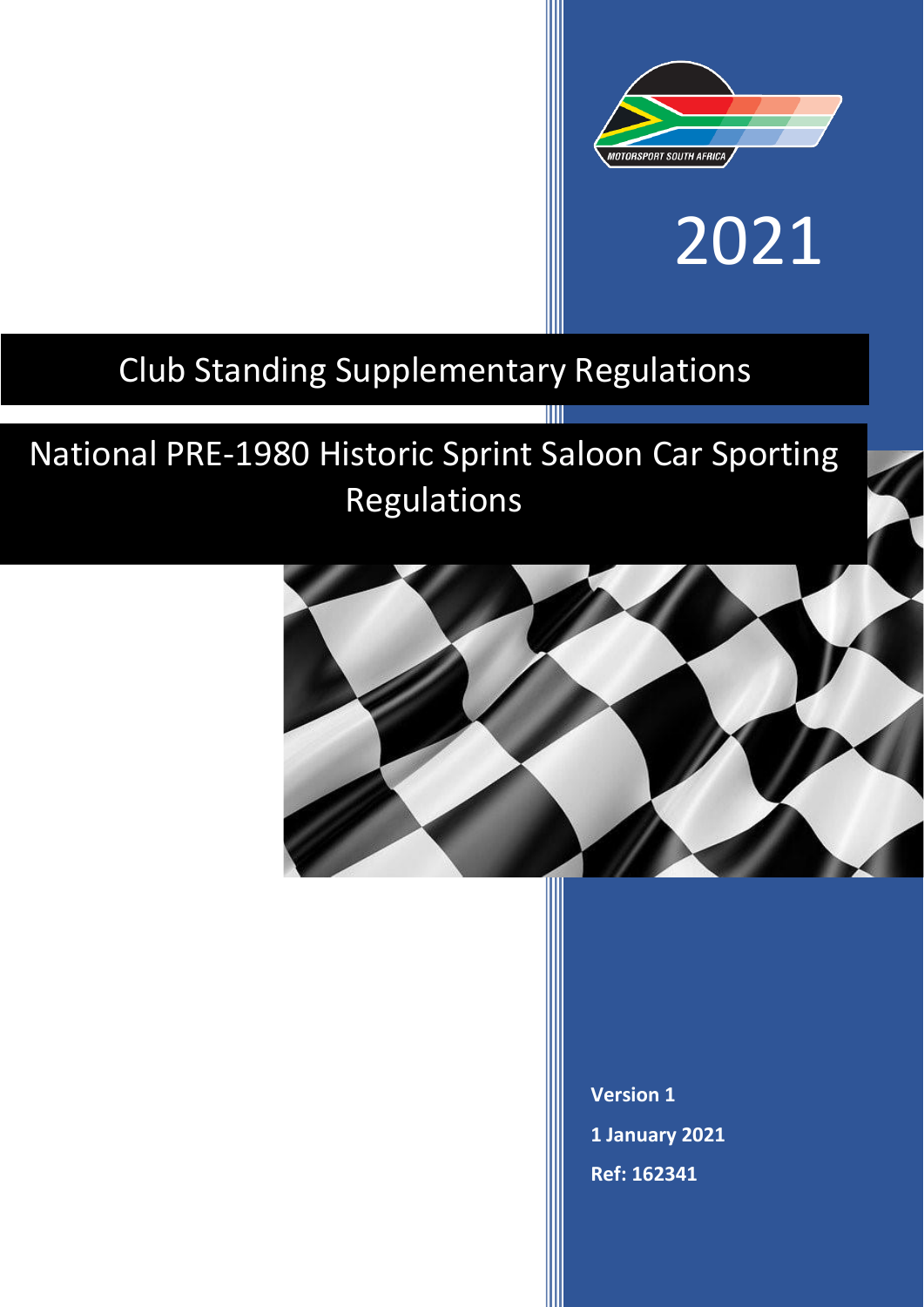#### **REVIEW AND AMENDMENTS**

Motorsport South Africa (MSA) will periodically review these rules and will present the revised version to all members for agreement to publish the updated version.

Amendments and updates to the rules will be recorded in the Amendment Record, detailing the updated version, date of approval of the amendment and a short summary of the amendment.

#### **AMENDMENT RECORD**

| <b>Modified SSR / Art</b> | <b>Date Applicable</b> | <b>Date of Publication</b> | <b>Clarifications</b> |
|---------------------------|------------------------|----------------------------|-----------------------|
|                           |                        |                            |                       |

#### **1. ETHOS OF HISTORIC RACING IN SOUTH AFRICA**

- 1.1. To promote and preserve era correct historic racing saloon cars in South Africa.
- 1.2. In the effort to stay historically correct for the period we will use the FIA Appendix K as our guideline.
- 1.3. To ensure and promote free and fair competition.
- 1.4. To encourage new and existing members to compete.
- 1.5. To preserve and promote the spirit and heroes of South African saloon car racing
- 1.6. To ensure cost effective participation.
- 1.7. To provide entertainment for spectators and value for money for sponsors.
- 1.8. To ensure a reasonable level of safety and promote safe driving standards.
- 1.9. To encourage international participation at international events.
- 1.10. To respect and abide by the decision of the empowered officials
- 1.11. To compete in the HRSA Club Championship, a competitor will have to be a member of the HRSA

#### **2. CONTROLLERS**

- 2.1. The controllers of the Motorsport South Africa Northern Regions Sprint Championship for Pre 80 Historic Saloon Cars shall be Motorsport South Africa (hereafter referred to as MSA), who have delegated control of the Club Championships to the MSA Northern Region Motorsport Committee and the MSA Historic Motorsport Commission, (hereafter referred to as HMC). The MSA GCRs and SSRs, which shall prevail in the event of a conflict, must be read and understood in conjunction with these rules and regulations. The HMC may delegate any or all of their control to Historic Racing South Africa ("HRSA") for the Northern Regions Sprint Championship and the relevant Club in other Regions.
- 2.2. These regulations are drafted by the Historic Motorsport Commission (HMC) in consultation with Historic Racing South Africa, Midvaal Historic Car Club, Retro Racing South Africa, Border Motorsport Club, Algoa Motorsport Club, and Western Province Motor Club for final publication by Motorsport South Africa (MSA).
- 2.3. The championships will be known as the MSA Northern Regions Historic Pre 80 Sprint Club Championships ("the Championship(s)").

#### **3. ELIGIBILITY OF COMPETITORS**

3.1. The following eligibility for cars shall apply: Saloon Cars introduced before 31st December 1979 and that comply with the HMC National Technical Regulations for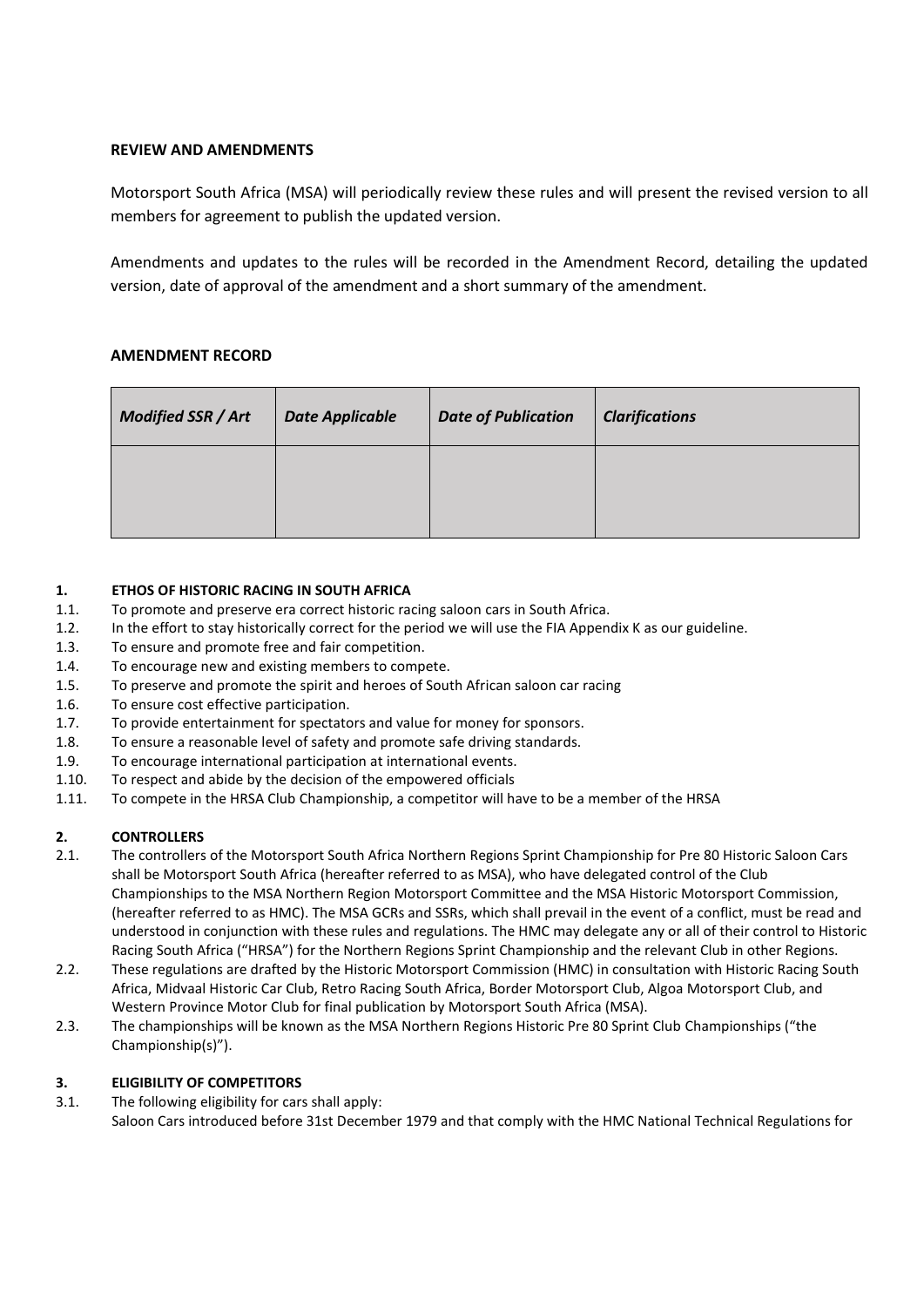Historic Saloon cars.

- 3.2. The HRSA shall draw up lists of all cars competing in the Northern Regions Sprint Championship and allocate vehicle numbers for the HRSA Categories. No two cars will be allowed to have the same number allocated in the series. In the event of conflict the HTP number allocated by MSA will be national number and used.
- 3.3. Only cars that have a valid HTP that has been registered with MSA shall be eligible to compete in the MSA Northern Region HRSA Club Sprint Championships. The last page of the HTP (declaration) must be copied annually after compliance approval and a copy forwarded to the Sporting Co-ordinator – Circuit and Karting at MSA to keep on file. A change in ownership of the car requires a new HTP.
- 3.4. Drivers must hold a current and valid MSA license that is applicable to this series. MSA historic racing licenses'can be obtained by making application to MSA at the following website [www.msaonline.co.za](file://///MSA_NAS/Motorsport%20-%20Nas%20Drive/2019/REGULATIONS/Historic/www.msaonline.co.za)

#### **4. SPONSORS EXPOSURE**

- 4.1. Advertising material, as deemed necessary by the relevant Club committee in terms of the promotion of a series sponsor/s, shall be displayed on each competitor's car and/or racing apparel and in a specified position. HRSA have sole right to the roundels on the doors.
- 4.2. Should such advertising material not be placed on a competing vehicle, that vehicle will not be allowed to participate in any qualifying session or race until such time as the specified advertising material is placed on the vehicle.
- 4.3. The amount of advertising coverage on a vehicle is free.

#### **5. INCIDENTS ON TRACK**

- 5.1. Competitors involved in incidents are required by MSA to submit a report to the Clerk of the Course (hereafter known as the CoC) within 30 minutes of the finish of the practice or race. The relevant Club committee may, in the absence of any incident report to the CoC, request incident reports from competitors which will be referred to the CoC. MSA Circuit Racing SSR 61 applies.
- 5.2. The HRSA Code of Driver Conduct shall apply to this series.
- 5.3. The CoC will apply any such penalties as may be provided for in the MSA GCR's and SSR's.
- 5.4. Competitors must undertake to race within the spirit of the regulations and the CoC together with the relevant Club committee will be the final judge of fact.
- 5.5. In the event of an incident all parties involved will be put under observation, a yellow card will be issued to the competitor and a yellow sticker will be placed on the cars involved.
- 5.6. When a competitor is issued with a yellow card, he, she will be under observation for the following two race meetings in which he/she competes (irrespective of the season). If the competitor is penalized with two yellow cards, the second yellow automatically becomes a red card.
- 5.7. In the event of a competitor being penalized with a red card he/she will automatically be banned from competing in the following 2 race heats even if it includes the second heat on the day. Should the second heat be at the start of the next meeting, the competitor will not start heat 1 and will start from pit lane for heat 2. Should the following meeting be an endurance race where double points are normally scored, the competitor will only score half points for the final position obtained.
- 5.8. Two red cards in any one season will automatically exclude the competitor for the rest of the season. If the rest of the season has only 1 heat left the red card will be extended to the first heat of the following season. Should the next heat be an endurance of 1 race only, see 5.6 above.
- 5.9. Yellow and/or Red cards may be issued by the HRSA Saloon committee in their sole discretion, to competitors for reckless and /or dangerous driving, unsportsmanlike behavior and/or contravention of MSA regulations after taking into account all the facts relating to the incident.
- 5.10. The competitor has a right of appeal to the HRSA Saloon committee within seven days of notification of the award of a card. After hearing the appeal of the competitor, the sub-committee shall have the right to change or abide by their decision. Such a decision will then become final.

#### **6. GENERAL RULES**

6.1. There will be separate Northern Region Club Championships for Sports & GT, Saloon Cars and Historic Production Cars categories. Competitors will not be able to carry points between the Sports & GT and Saloon Cars and Historic Production Car categories. Class champions and an overall champion for each category will be declared.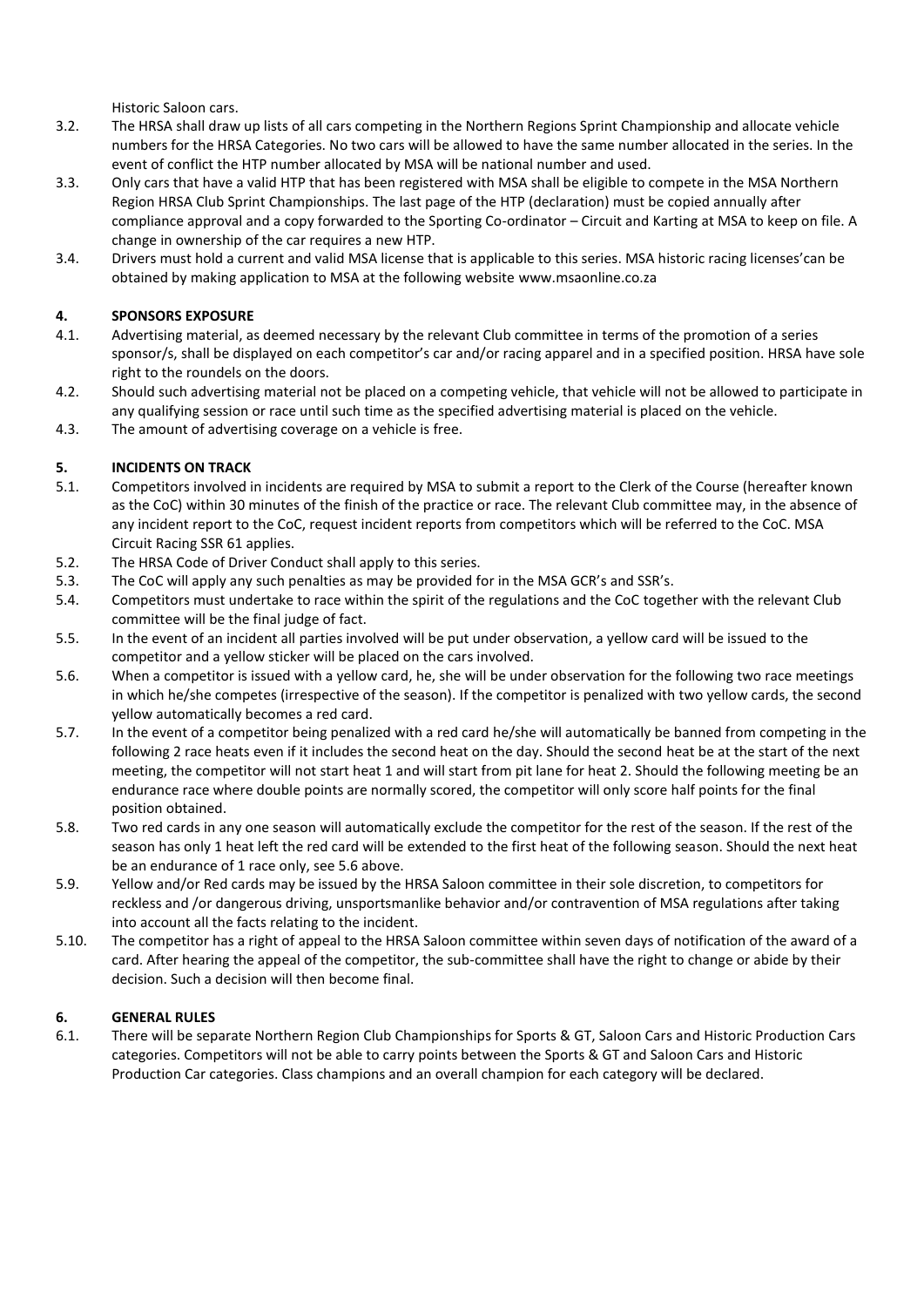- 6.2. Where there are more than 15 cars entered at any event in both the Sports & GT, Saloon Cars and Historic Production Cars categories. Race Promoters will endeavour to run these as separate races, if however, either category has less than fifteen entries the three categories may be combined. Competitors racing in Sports & GT, Saloons and Historic Production Cars will have to nominate a category should the categories be combined due to numbers.
- 6.3. The Championships will be run over a minimum of 8 rounds (events) per annum. Should more than 7 rounds be held, each competitor's lowest scoring round (event) will be disregarded when calculating the final championship standings.
- 6.4. The minimum sprint race distance shall be 30 kilometers.
- 6.5. Each round shall consist of either (2) two-sprint races or (1) one race the minimum equivalent distance of (2) two sprint races. For the latter, double points will be awarded.
- 6.6. The grid for race one of a round will be determined by qualifying times in official practice.
- 6.7. The grid for race two of a round will be determined by the finishing order from race one. Should a driver not finish the first race they, with the approval of the CoC, may start behind the last car of their relevant class. Should a car not attend qualifying it will be placed on the grid in the next position behind the slowest qualifier in its class, even if cars of a slower class may be ahead of it.
- 6.8. The start of each race will be by way of a rolling start. Competitors must ensure that the gap between the cars coming onto the start straight is no greater than one car length.
- 6.9. No on board timing devices or radio communication is allowed in competitors' cars. Pit Lane signalingis permitted. This includes cell phones or any hand held device that can be used as a tuning device
- 6.10. Points will be scored in classes on the following basis for each race:
	- 1st : 10 points
	- 2nd : 9 points
	- 3rd : 8 points
	- 4th : 7 points
	- 5th : 6 points
	- 6th : 5 points
	- 7th : 4 points
	- 8th : 3 points
	- 9th : 2 points
	- 10th : 1 point
- 6.11. Where an event is held with more than one race, each race will be scored as a separate race. Where an event is run with only one race of longer duration, double points will be scored.
- 6.12. Subject to clause 6.13, a competitor may accumulate points from more than one class during the season, towards the Championships. All class points shall be scored in the relevant class in which the car raced.
- 6.13. Should Three or fewer cars in a particular class start official practice at an event, the championship points for that class will be awarded as follows for each race:

**One car** score only 9 points and lose a point for every car from a lower class that beats it.

**Two or Three cars** score full points as per clause 6.10 and lose a point for every car from a lower class that beats it. **The lowest class competing at an event will score as follows for three or less cars:**

**One car** 7 points for a win.

**Two cars** 8 points for a win.

**Three cars** 9 points for a win.

- 6.14. In the case of a tie, the competitor with the greater number of 1st place points will be declared the Champion. If this does not resolve the tie, then the greater number of 2nds failing this, 3rds and so on until the tie is resolved. If a tie still remains, MSA shall declare a winner on such basis as it deems fitting.
- 6.15. For any Northern Region Regional championship event at a circuit outside Gauteng, a competitor who participates by commencing a lap, whether in practice (official or unofficial) or in a race, will be awarded an extra ten points towards the Championship.

#### **7. VEHICLE CLASSIFICATION**

7.1. The final decision as to the classification type of any vehicle shall rest with the HMC, which shall be entitled to make that decision in consultation with HRSA . Aspirant competitors are strongly advised to consult with the MSA HMC Technical Consultants (hereafter referred to as a TC) regarding compliance with the Technical Regulations prior to starting their investment programme. The HMC Sporting Workgroup committee shall, upon submission of an HMC Historic TechnicalPassport (hereafter referred to as a HTP) by the competitor, determine the category in which such